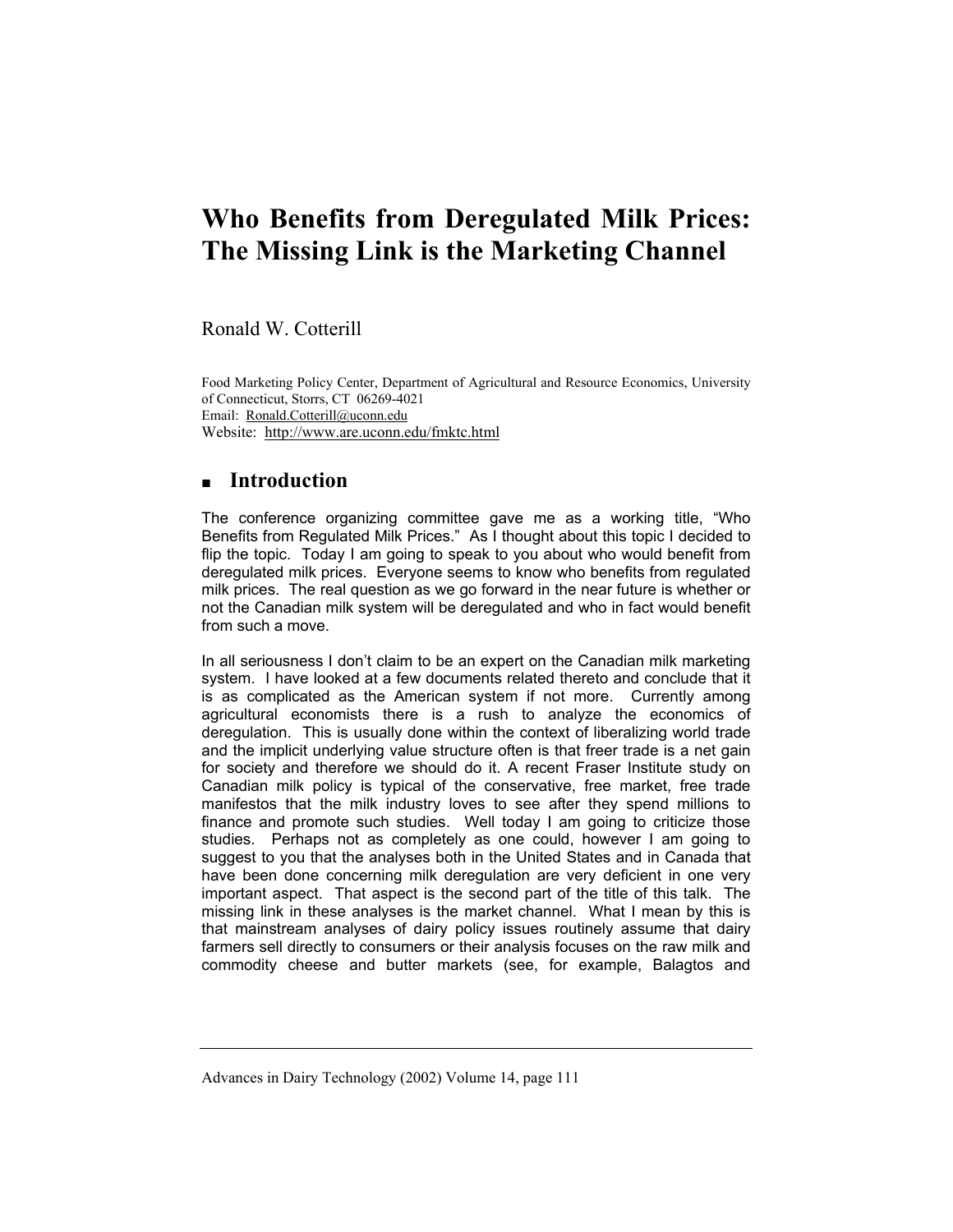Sumner, Lippert, Cox and Chavas). These studies ignore the marketing channel that exists in between farmers and consumers.<sup>1</sup>

In this simplified supply-demand model of dairy programs regulation has benefited farmers and deregulation, which would hurt farmers, benefits consumers. I would submit this model ignores perhaps the most powerful and important players in the policy arena. Market channel firms, the milk processors and the food retailers, have a strong vested interest in the type of economic regulation that exists in any milk market. We need to develop economic models that include the market channel structure. As I will show you today in this paper the degree of competition in the market channel structure determines to a large extent who benefit from deregulated milk prices. When one introduces the milk marketing channel to the problem one is faced squarely with a fundamental question of price transmission. What we mean by price transmission is captured by the following question: if one lowers the farm price through milk price deregulation how much of that decreased farm price will be transmitted forward to consumers?

# **Competition and Monopoly in an Integrated Market Channel**

We are going to start by analyzing price transmission in a perfectly competitive market channel. We assume that the market channel has several integrated retailers, i.e., each retailer owns and operates its own milk processing plant. Our channel firms face a market demand curve such as D-market drawn on Figure 1. We also are going to assume that each market channel firm's marginal cost curve is flat at the same value. What this means is that the supply curve for the processed milk market is in fact flat and equal to the marginal cost curve. When firms supply another gallon of milk to the market its cost is the cost of a gallon or raw milk plus the labor and other inputs that go into processing and distribution. Market equilibrium in perfect competition is at  $Q_1$  with a price of  $P_1$  and the retail price is actually equal to the marginal cost of producing the processed milk.

-

<sup>&</sup>lt;sup>1</sup> Other studies that have examined the marketing channel have done so in a fashion that benefits the dairy processing and retailing industry (Bailey 2000, 2001). For a critique of this work see Cotterill (2002).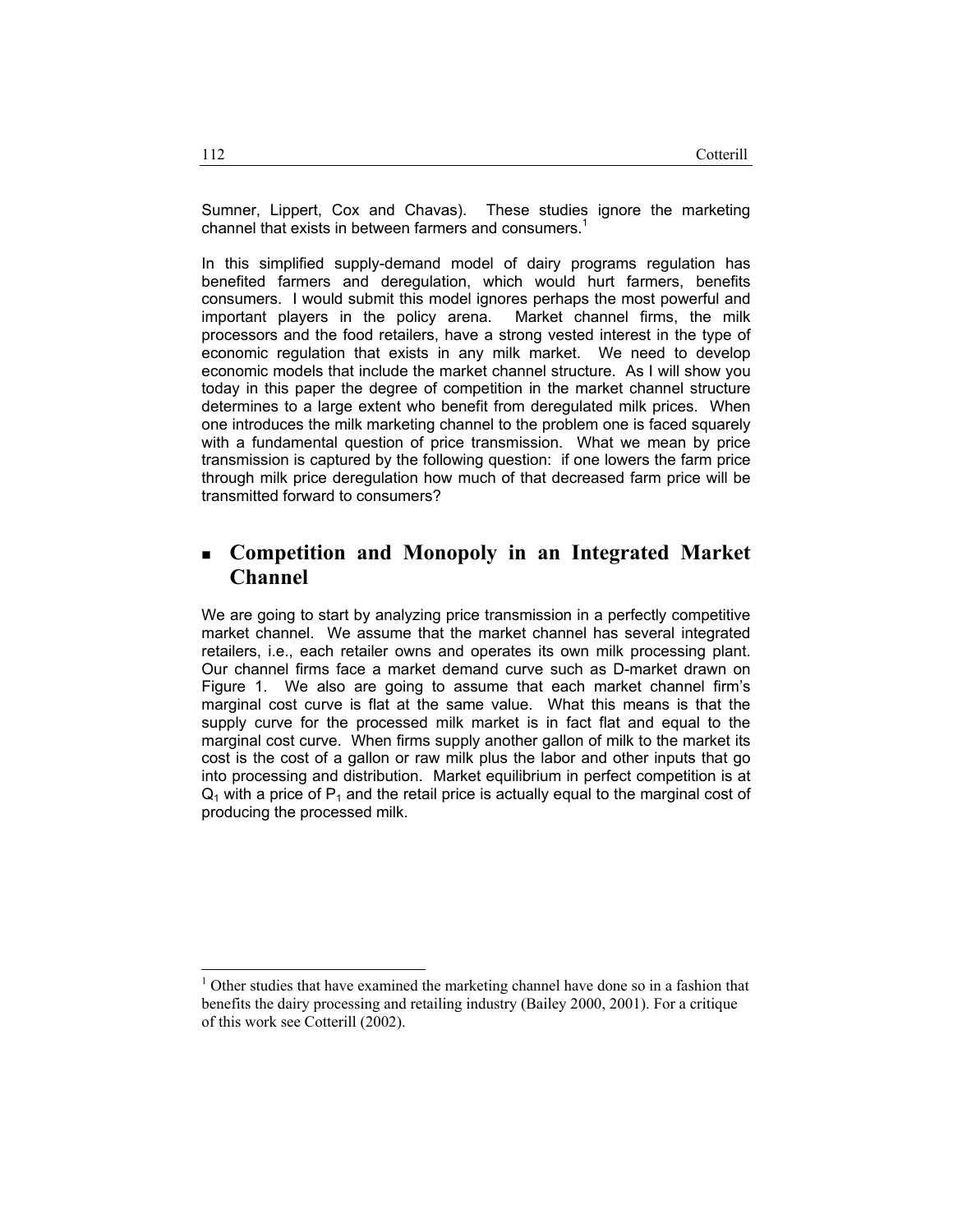

**Figure 1. Fluid milk market equilibrium: -perfect competitive market channel with several integrated retailers** 



**Figure 2. Now what happens to retail price when the MC drops because the raw milk price drops?**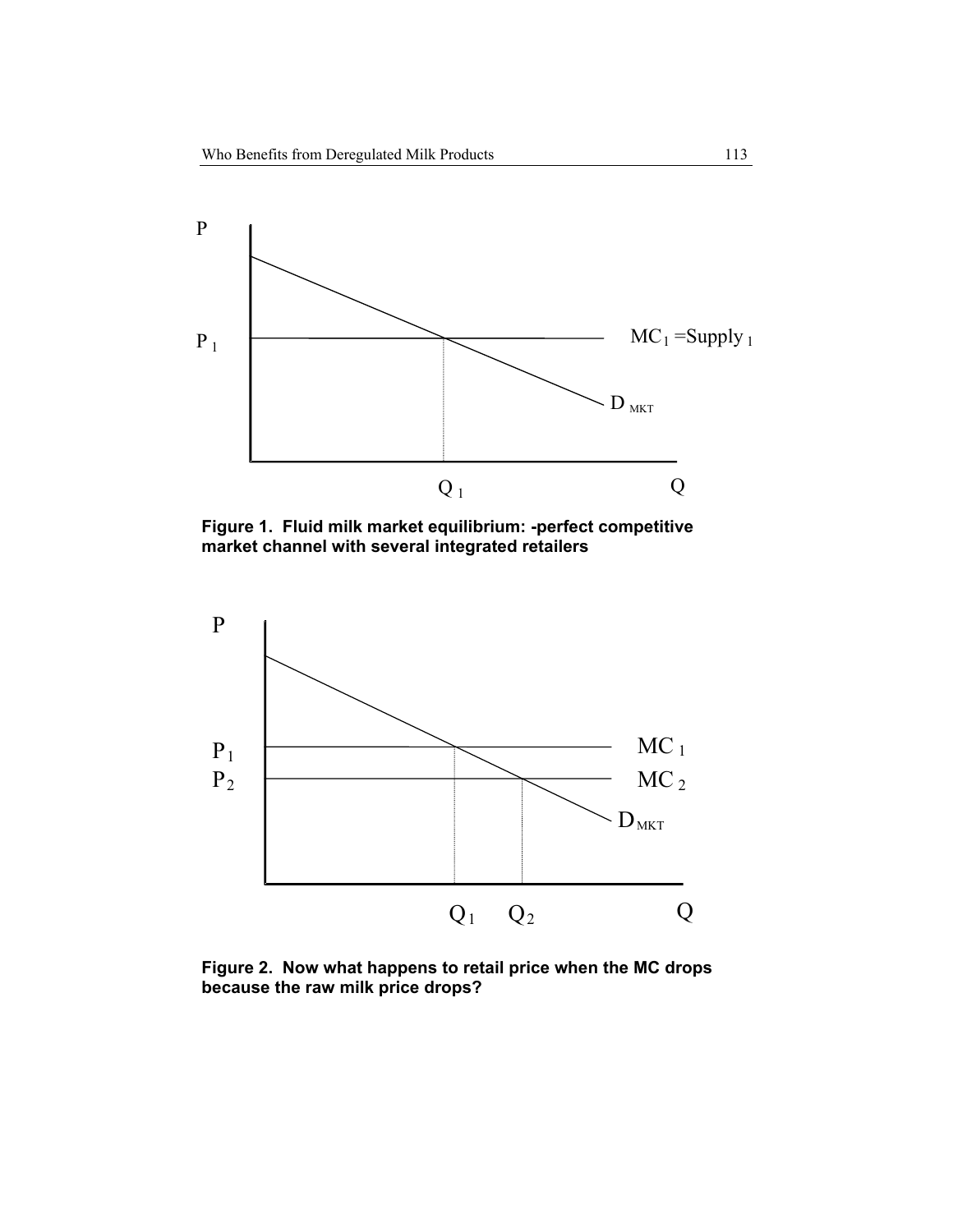Now lets move on to Figure 2 to see how this equilibrium changes and how price transmission occurs if in fact the marginal cost of producing the milk drops because of milk market deregulation. We can do this by adding a new marginal cost curve which is lower. As one can see now the new market equilibrium occurs at  $Q_2$  and  $P_2$ . Visual inspection of this chart reveals that the change in the retail price,  $P_2 - P_1$ , is equal to the change in the marginal cost in marginal cost,  $MC_2 - MC_1$ . Thus we conclude in a perfectly competitive market that one has 100% price transmission when we have a linear demand curve and flat marginal cost.

How robust is this conclusion to the assumptions we made? An important observation is that one still has 100% price transmission in a perfectly competitive market, given a flat marginal cost curve, even if the shape of the demand curve is something other than linear. For example, the demand curve could be convex to the origin curve and one would still have 100% price transmission in a perfectly competitive market with a flat marginal cost and therefore a flat supply curve.

$$
\mathsf{FACT}:\Delta\mathsf{P}=\mathsf{P}_2\text{-}\mathsf{P}_1=\Delta\mathsf{MC}=\mathsf{MC}_2\text{-}\mathsf{MC}_1
$$

Conclusion: In a perfectly competitive market linear demand and flat Marginal Cost, one has 100% Price **Transmission** 

Fact: 100% Price transmission exists in a perfectly competitive market, given Flat MC, for all other shapes of the demand curve as well as linear.

In a perfectly competitive world with a flat supply curve the market channel is invisible and not relevant for the analysis of transfers between farmers and consumers. Every dollar that the farmer loses the consumer gains and vice versa. As we move forward in the policy debate over milk market deregulation one has to ask whether this competitive market channel model is the most appropriate. Certainly it may not be in areas that are dominated by very large supermarket chains and relatively few large milk processors. In such regional milk markets one may have effective tacit collusion or unilateral dominant firm pricing that approaches the monopoly level of pricing that one would observe if one had a single firm in these markets. Alternatively, it could deviate significantly from competitive pricing without attaining the full monopoly impact (Cotterill and Samson, Cotterill and Franklin).

Let's shift now to the other extreme of the market structure spectrum and analyze price transmission between farmers and consumers under conditions of a monopoly. Figure 3 begins our analysis of monopoly pricing. It has the market demand curve and the constant flat marginal cost curve. Since the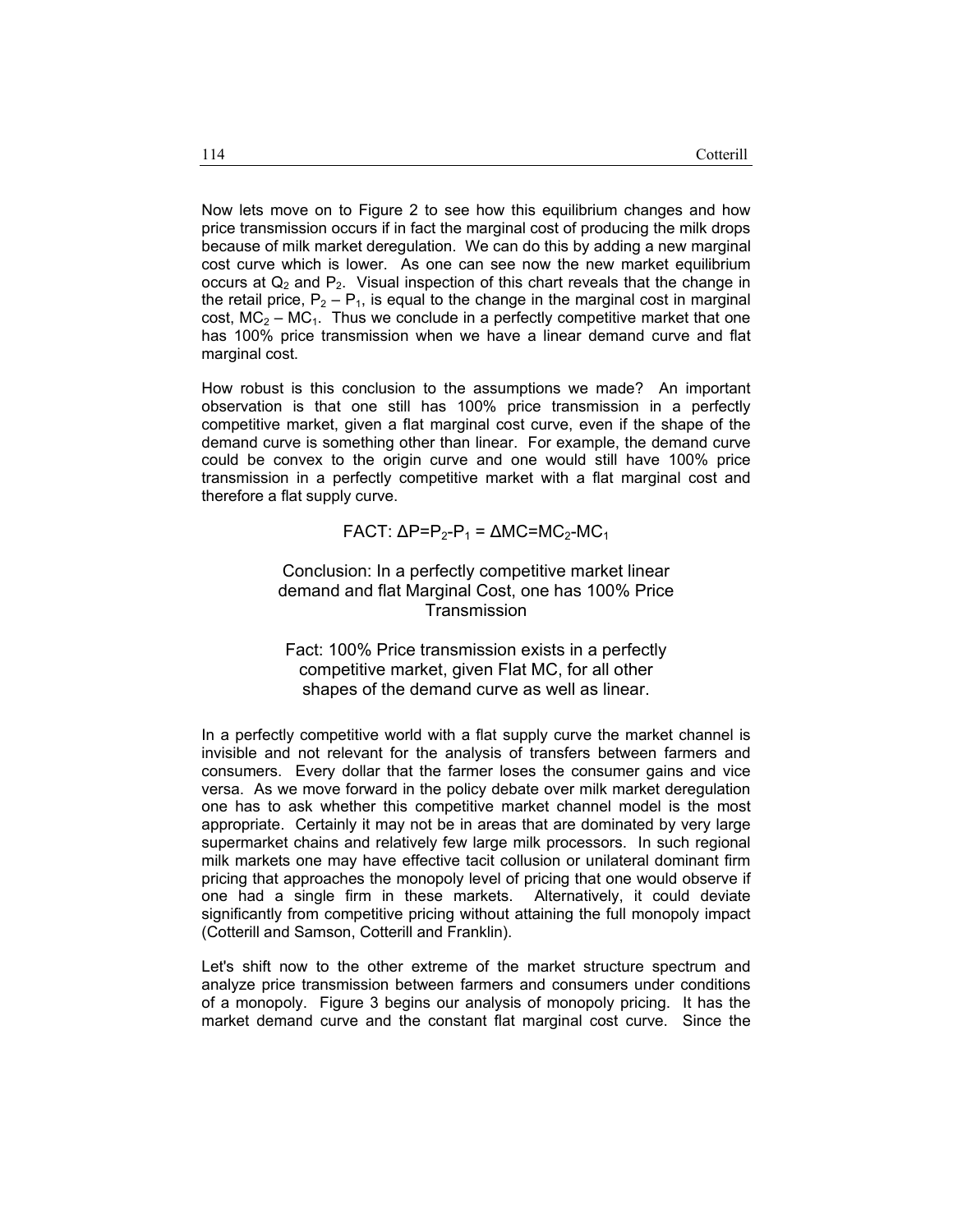monopolist is the only firm in the market, as it changes the quantity sold to the market it influences the price. In other words monopolists are not price takers; they are price setters. In this situation the monopolist needs to know the marginal revenue curve that is related to the market demand curve. We have drawn that curve on the chart. The monopolist maximizes its profits at the value of output where the marginal revenue curve intersects the marginal cost curve. That occurs at quantity  $Q_1$  in this chart. The price that the monopolist will charge for  $Q_1$  is found by going up from  $Q_1$  to the market demand curve and across to the price axis. It is  $P_1$ . Finally the profits that the monopolists make over and above the required rate of return for a competitive capital market are the shaded area. This is market equilibrium for a monopoly channel before any milk market deregulation.



#### **Figure 3. Monopoly Pricing. To maximize profits, the monopolist needs to know the Marginal Revenue curve. Now the monopolist maximizes at Q1, and P1, its profits are given by the shaded area.**

Now let's analyze the price transmission that would occur in this monopoly market channel with market deregulation or any other decrease in raw milk price. In Figure 4 we have the same equilibrium as before at  $P_1 Q_1$ . We now analyze what happens when the marginal cost drops from  $MC_1$  to  $MC_2$ . As one might expect the new equilibrium output is  $Q_2$ . That is where the marginal revenue curve intersects the new marginal cost curve. We go up from that quantity to the demand curve and across to the price axis to find the new equilibrium price,  $P_2$ . The shaded area in Figure 4 gives the profits to the monopolist after milk deregulation.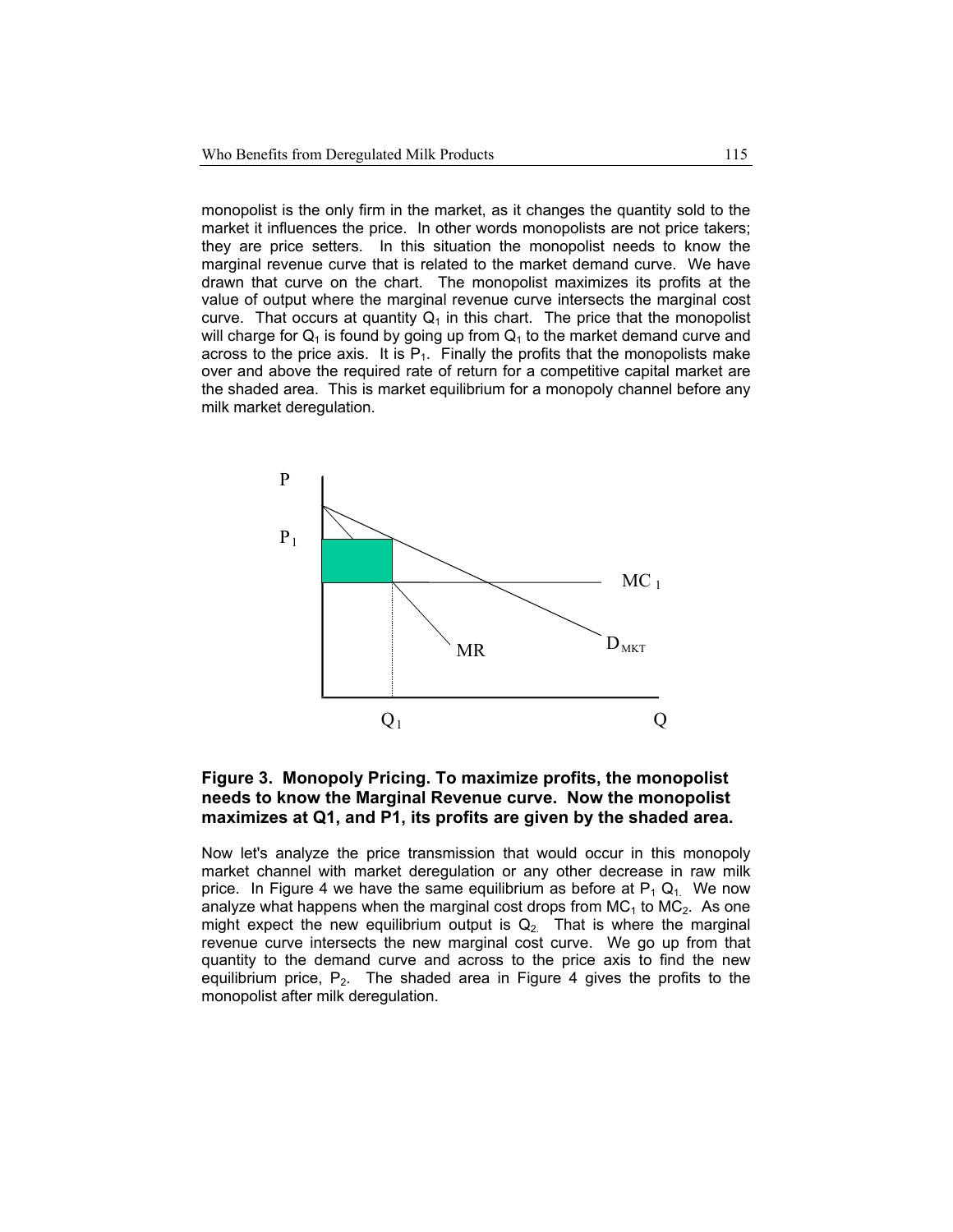

**Figure 4. Price transmission in a monopoly: What happens to**  retail Price when MC<sub>1</sub> drops to MC<sub>2</sub> because of a drop in raw milk **price?** 

Answer: the new  $\pi$  max is at Q2 and P2 **Fact: ∆ P=P<sub>2</sub>-P<sub>1</sub>=1/2 ∆MC=MC<sub>2</sub>-MC<sub>1</sub>** 

 $\overline{\phantom{0}}$ 

Our answer to what happens to retail price is at the bottom of Figure 4. The new profit maximizing point is at  $Q_2$  and  $P_2$ . The change in the retail price,  $P_2$ - $P_1$  is always equal to one-half of the change in the marginal cost. In other words, if milk market deregulation leads to this drop in the raw milk price and marginal cost then only half of the raw price drop is passed forward to consumers.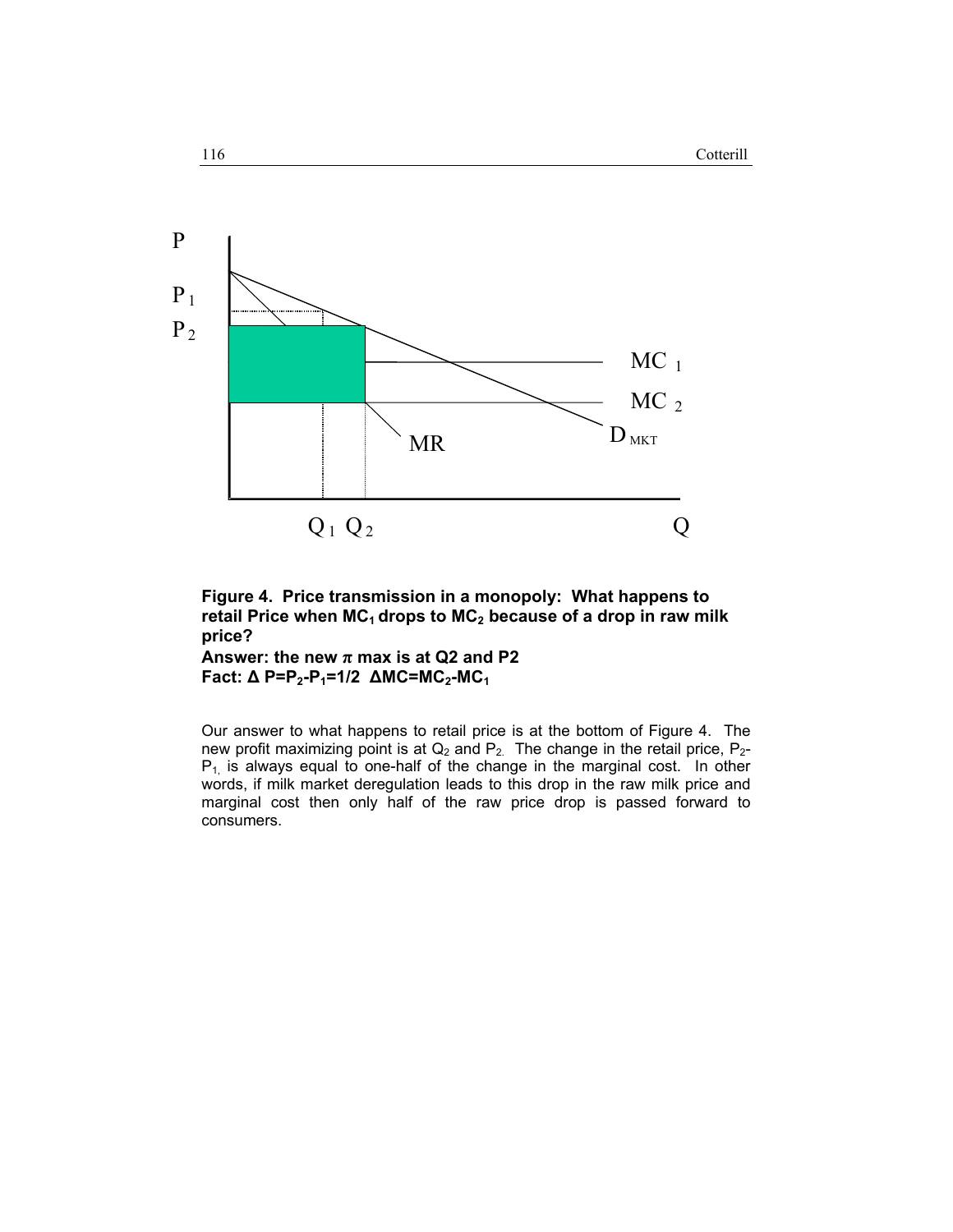Conclusion: In a monopoly with linear demand and flat MC< one always has 50% price transmission

Conclusion:  $\pi_2 > \pi_1$  Unlike in perfect competition, the monopolist has a direct profit interest in seeing lower raw milk prices.

 Conclusion: As a milk marketing channel becomes more monopolistic, the firms in it have a direct profit incentive to deregulate the system and will attempt to do so in the policy area.

We have three conclusions from this analysis. The first is that in a monopoly with a linear demand curve and a flat marginal cost curve one always has a 50% price transmission rate. It doesn't vary. Our second conclusion is if the profits after milk deregulation to the monopolist are greater than the profits that the monopolists enjoyed before milk market deregulation. We have rigorously proven that unlike perfect competition the monopolist can clearly have a direct profit interest in seeking lower raw milk prices. Thus we have been able to demonstrate that the market channel structure can play a very important role in the political process that unfolds in the milk market deregulation debate. In a perfectly competitive market structure processors and retailers really don't care what the price of milk is. In a monopolistic market structure they in fact do and have a monetary incentive to be active participants in any regulatory reform process. The channel firms will lobby for the deregulation in milk prices.

Well let's stop and take stock for a moment here and ask how realistic is this monopoly prediction? Do we have any evidence on price transmission?

Let's examine two recent studies in this area. Lass et al. analyzed price transmission in New England milk markets. They report that for the 1982-1998 period in the Hartford, Connecticut market the price transmission rate was 45%. The report for the same time period that price transmission in the Boston market was 68%. These estimates basically bracket the monopolist price transmission rate in a linear demand constant cost world. In another study, Kim finds that in the American cheese category price transmission of a raw milk price change is only 30%. This is even lower than what one would expect in the linear monopoly model. I have more to say on this later.

Presently, it seems that we can conclude that the exercise of market power by channel firms deadens price transmission. If this is true, it is not good news for farmers. Farm prices are more volatile in this type of market structure than they would be in a perfectly competitive market channel. Also large fluctuations in farm price have relatively little impact on the retail price. What this means is that it is tougher for farmers to sell their way out of an excess supply situation.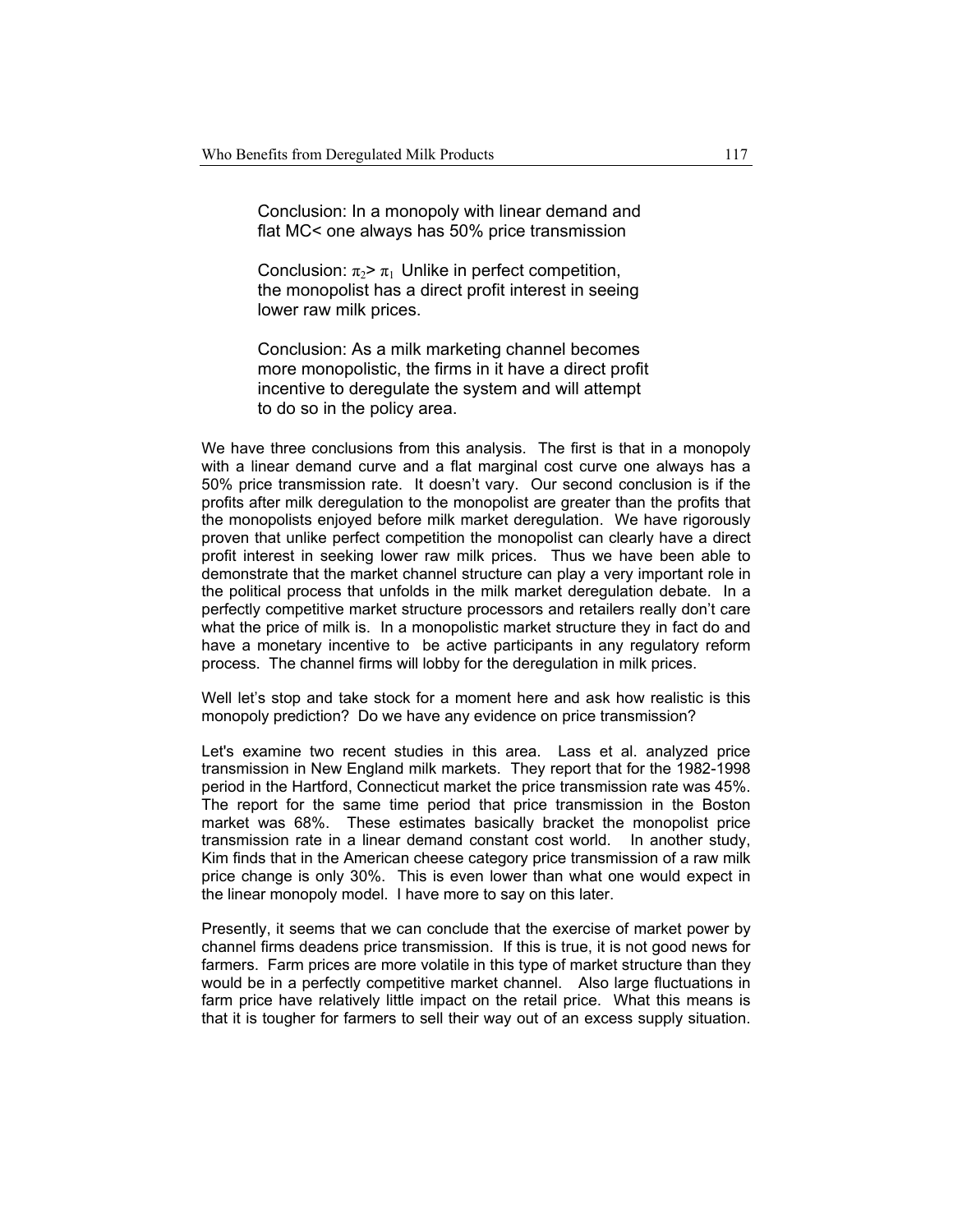When they have surplus the retail price simply doesn't drop much and farm price must drop even more to absorb the excess supply. This creates a greater need for government to stabilize and support farm income via quotas, direct payment subsidies or price support programs.

## **Models of Successive Monopoly in the Market Channel.**

The problem with monopoly in market channels is doubly disconcerting when one has two monopolies in the market channel. Let's look at this situation and analyze price transmission as well. We start with Figure 5. We assume that we have two monopolists in the channel, for example a monopoly processor that sells to a monopoly retailer. In this situation we indeed have double monopolization. The top chart analyzes the retail market. It has retail market demand curve and the retailer's marginal revenue curve. Next let's look at the lower graph that describes the processors price and quantity space. Here we draw the processors demand curve, which in this simple model is equal to and identical to the marginal revenue curve of the retailer. We have obtained this result by assuming that the only cost that the retailer faces is the wholesale cost of the milk that it buys. One could make this model more complex and add in other retailer costs, however, it would prevent us from using these two graphs so we avoid that. This simplification really doesn't affect the economic conclusions that we are going to show.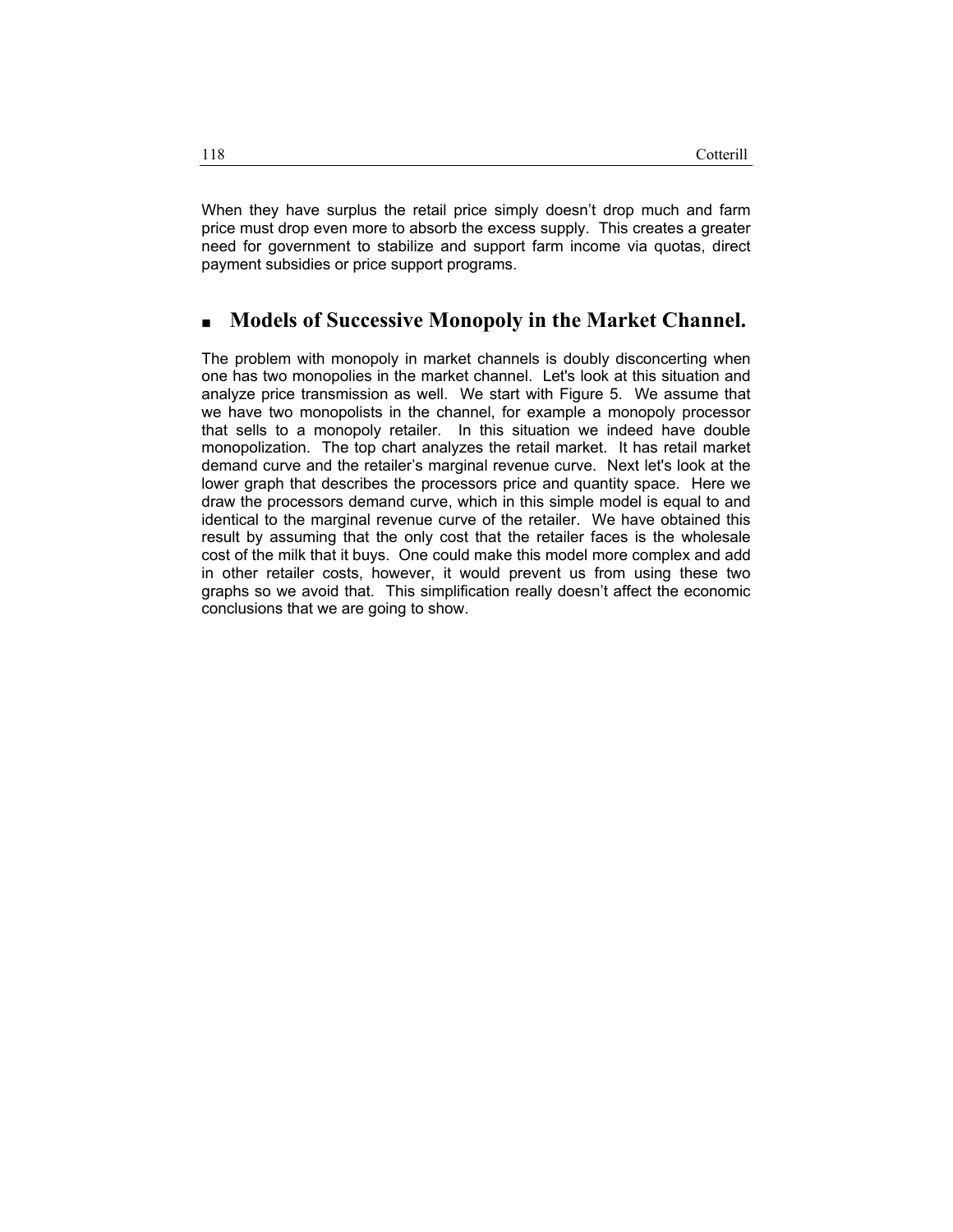

#### **Figure 5. What if two monopolists are in the market channel (e.g. Monopoly processor selling to monopoly retailer)? Answer: We get double monopolization**

The marginal revenue curve of the retailer is the demand curve for the processor for the following reasons. We know that for any processor price, W, in this model the retailer demands the quantity that comes from the intersection of that price line and the marginal revenue curve. In other words, you can read from the marginal revenue curve in the top graph of Figure 5 the quantity the retailer will demand for any processor price, W. All we have done is reproduce that price-quantity schedule in the processors chart and called it the processor's demand curve. Now we can find a corresponding marginal revenue curve for the processor. It is  $MR_w$  in the lower graph. We now have a complete demand structure for the channel.

Let's now look at the cost side in Figure 5. We start with the marginal cost for the processor. We assume that the marginal cost is flat. Of course a major component of the marginal cost at the processing level is the price of raw milk. Once we add the marginal cost to the processor's chart we clearly can find the equilibrium quantity that is going to maximize the processor's profits. It is  $Q_1$ and that quantity is sold downstream through the channel. It is the quantity that the processor is going to produce and offer to the retailer at price,  $W_1$ . The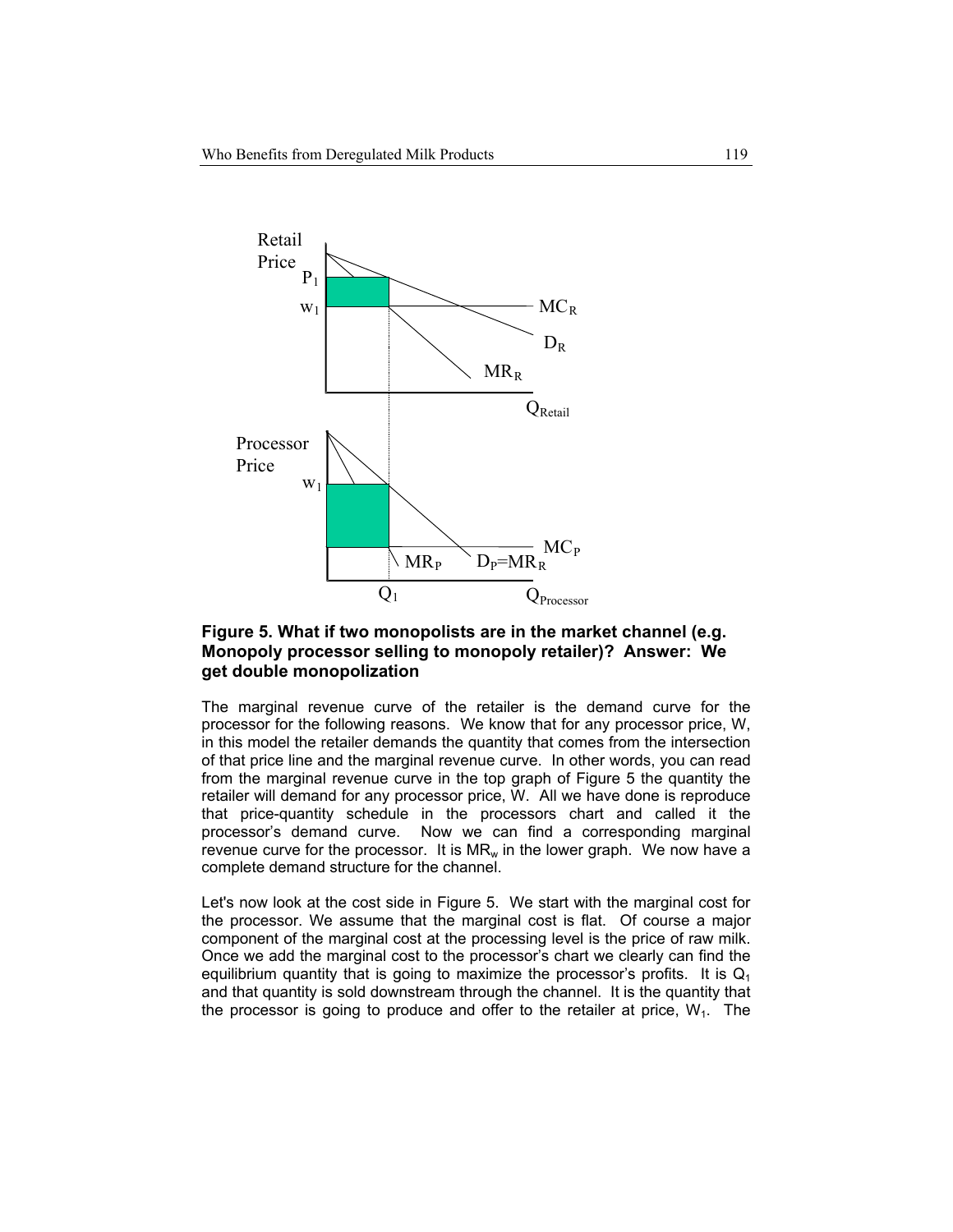retailer in fact is going to demand quantity  $Q_1$  when the processor charges price  $W_1$ . In the upper graph of Figure 5, since, the retailer pays  $W_1$  for  $Q_1$  the retailer is going to charge the consumer  $P_1$  for the final product. The shaded area in the lower diagram indicates the profits that the processor makes from the sale of this milk; and, the shaded area in the top chart indicates the profits that the retailer makes from the sale of milk. The market channel is in equilibrium.

> To find price transmission in this two stage market channel, we apply the monopoly price transmission rule twice:

 $\Delta w = .5\Delta MC = .5\Delta P$  Raw Milk

∆P Retail =.5 ∆w since ∆w is the change in the retailers marginal cost

So,  $ΔP$  Retail = 25  $ΔP$  Raw Milk

Answer: Price Transmission from raw milk to retail = 25%

The question of interest is what would price transmission be in this channel if milk prices are deregulated? The answer is 25%. To obtain this result, one uses the monopoly price transmission rule twice. For the processor the change in the processor price is equal to 50% of the change in the raw milk price. Then for the retailer the change in the retail price is equal to 50% of the change in the processor price. Putting these together one gets that the change in the retail price is equal to 25% of the change in the raw milk price.

If we went to a market channel with three successive monopolist in fact the price transmission rate would again be cut in half to 12.5%. Thus one can see that if one has a market channel with several stages and one has substantial market power being exercised in each of the stages within this channel there is indeed a possibility that very little of a deregulated raw milk price would be passed forward to consumers, most of the gain would be captured by the channel firms. Well how real is this possibility? To date there has been very little research on price pass through that uses a structural model such as this to assess the distribution of the benefits from the lowering of a raw commodity price throughout the channel.

### **Strategic Partnerships Revisited**

Lets switch now to discussing something that is very popular in the business literature these days especially in agribusiness market channels: strategic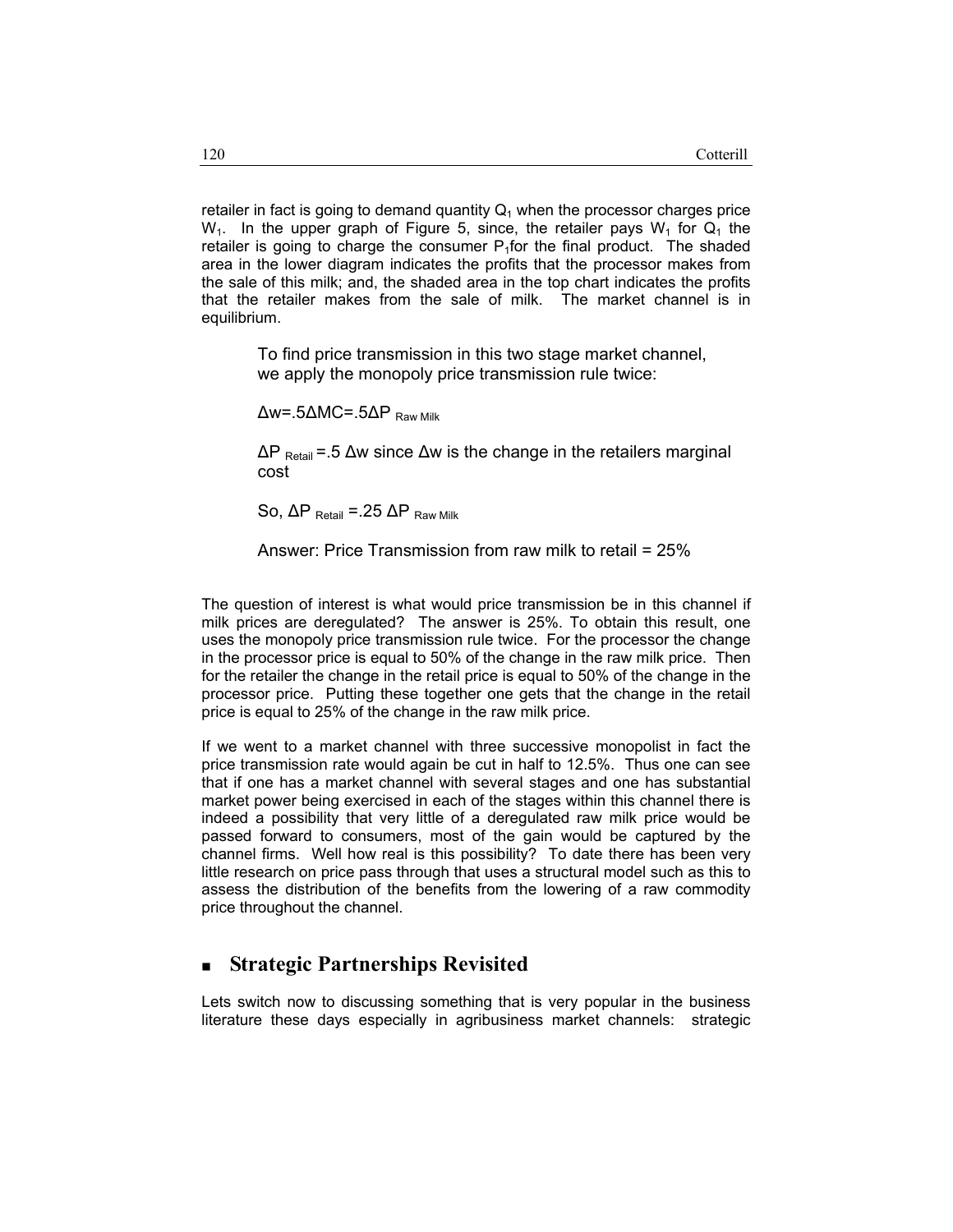partnerships. Strategic partnerships are alliances between vertically related firms such as a milk processor and a milk retailer. Of course people involved in these and others in the channel ask the following question. Do they make sense? And they also might like to ask how do strategic partnerships affect price transmission?

We can answer these questions by using the double monopolization model. Before getting to our answer the standard answer to the first question is that they make sense when and if they can save on processing and distribution costs. In other words, strategic partnerships are often seen and often justified because they are logistically efficient. What we offer today is a different answer, a separate justification for strategic partnerships. Vertical alliances make sense if in fact the channel has successive monopolies. In our successive monopoly example we have assumed that both monopolists price independent of each other. In other words, the processor takes as given the derived demand curve from the retailer and sets his price from that derived demand curve. And in a corresponding fashion the retailer takes as given any announced price by the processor and then sets the retail price. These two successive monopolists never get together and talk about setting the processor and retail price jointly.

Well what if in fact they did get together in a vertical alliance, i.e., a strategic partnership? If they get together and talk about setting the processor and retail prices jointly and figure out a way to divide up the profits that result from vertical price collusion one comes to some very astounding conclusions. In fact, this negotiation process can reduce two monopolies to one monopoly, and this reduction to a single monopoly actually increases total channel profits and channel output. It also lowers retail prices and it increases price transmission in the channel from 25 to 50%. Therefore in a channel with two successive monopolists one can prove that farmers and consumers, as well as the monopolists themselves, benefit when these two firms get together and jointly set prices to maximize profits.<sup>2</sup>

We actually show this graphically in Figures 6 and 7. To show the impact of eliminating double monopoly in a channel we start by combining the retailer and processor graphs in a single graph as shown in Figure 6. The graph has a price axis and a quantity axis. The demand curve at retail extends to the far right. Underneath it one has the marginal revenue curve for the retailer which is the processors demand curve, and one has the marginal revenue curve for the processors, MRp, which is the steepest revenue line and closest to the price axis.

-

<sup>&</sup>lt;sup>2</sup> There are other scenarios where a vertical alliance can damage farmers and consumers. Consider a perfectly competitive milk channel that is transformed via strategic alliances into two successive but competing monopolists.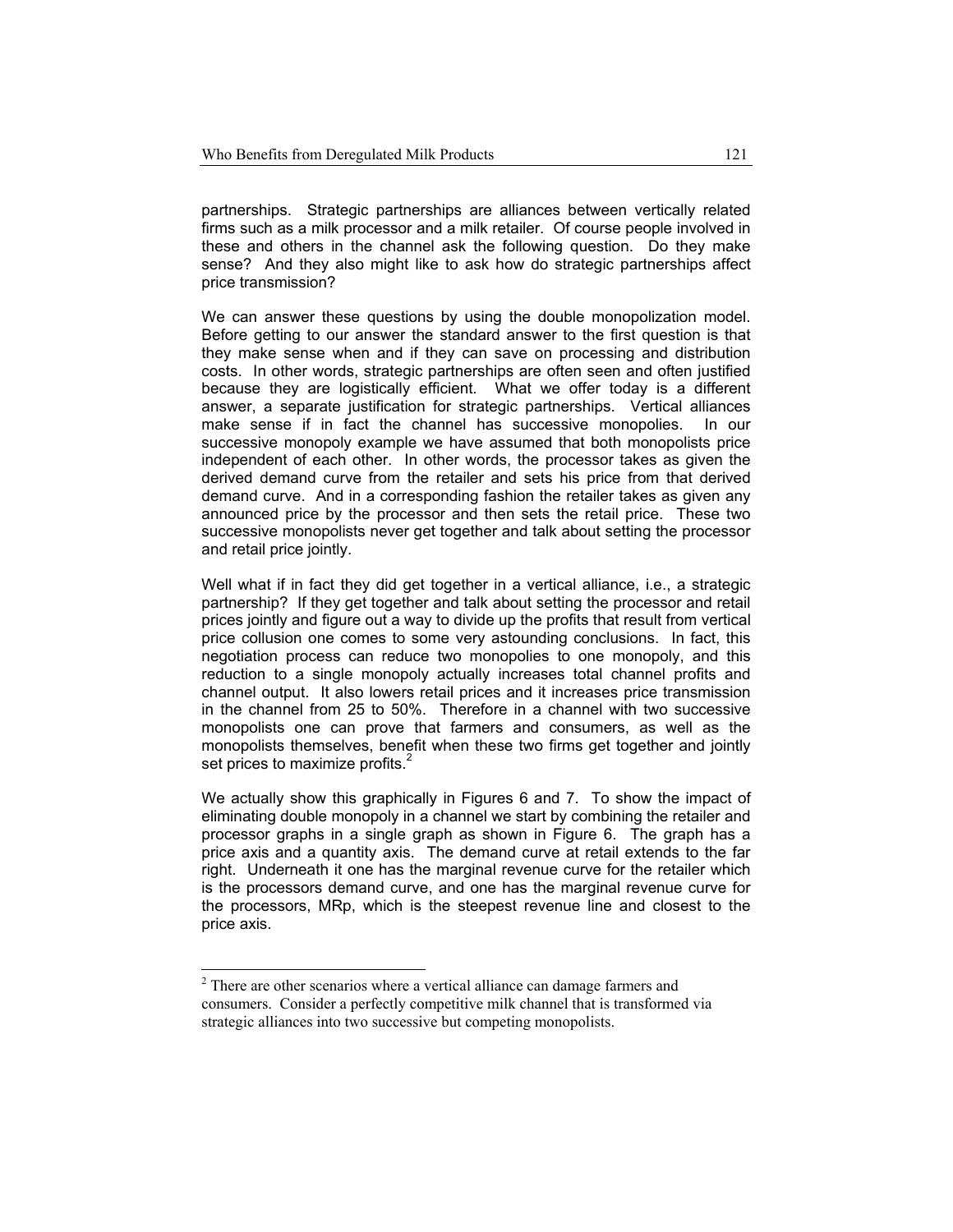

**Figure 6. To show how elimination of double marginalization increases channel profits, lowers prices, and increases output, we combine the retailer and processor graphs to illustrate the double marginalization equilibrium.** 

Finally, we introduce the price of raw milk which we basically equate to the marginal cost of the processor. In the case of double marginalization equilibrium is at  $Q_1$  with a processor price,  $W_1$ , and retail price  $P_1$ . The combined profit of the retailer and the wholesaler is the shaded area.

Shifting to Figure 7 lets examine how this equilibrium changes when the processor and retailer agree to price jointly. They maximize profits by increasing output to quantity  $Q_2$  and setting the retail price at  $P_2$ . As one can see from Figure 7 pricing in a cooperative fashion drops the retail price from  $P_1$ to  $P_2$  and the profit box increases. Finally, since we've gone from two monopolists to effectively one monopolist in this second equilibrium the price transmission rate increases from 25 to 50%.

In conclusion a strategic partnership between two successive monopolists may or may not make sense for reasons other than real economic cost savings related to vertical coordination. Independent of that answer a strategic partnership between two successive monopolists clearly makes sense from the standpoint of pricing. The retailer and the processor need only agree on how to share the larger profits. This certainly shouldn't be a deal breaker because each person can be made better off by moving to this new equilibrium. It is just a question of who gets most of the gains and that would be a function of how astute each is when setting up the strategic alliance. The bottom line is that a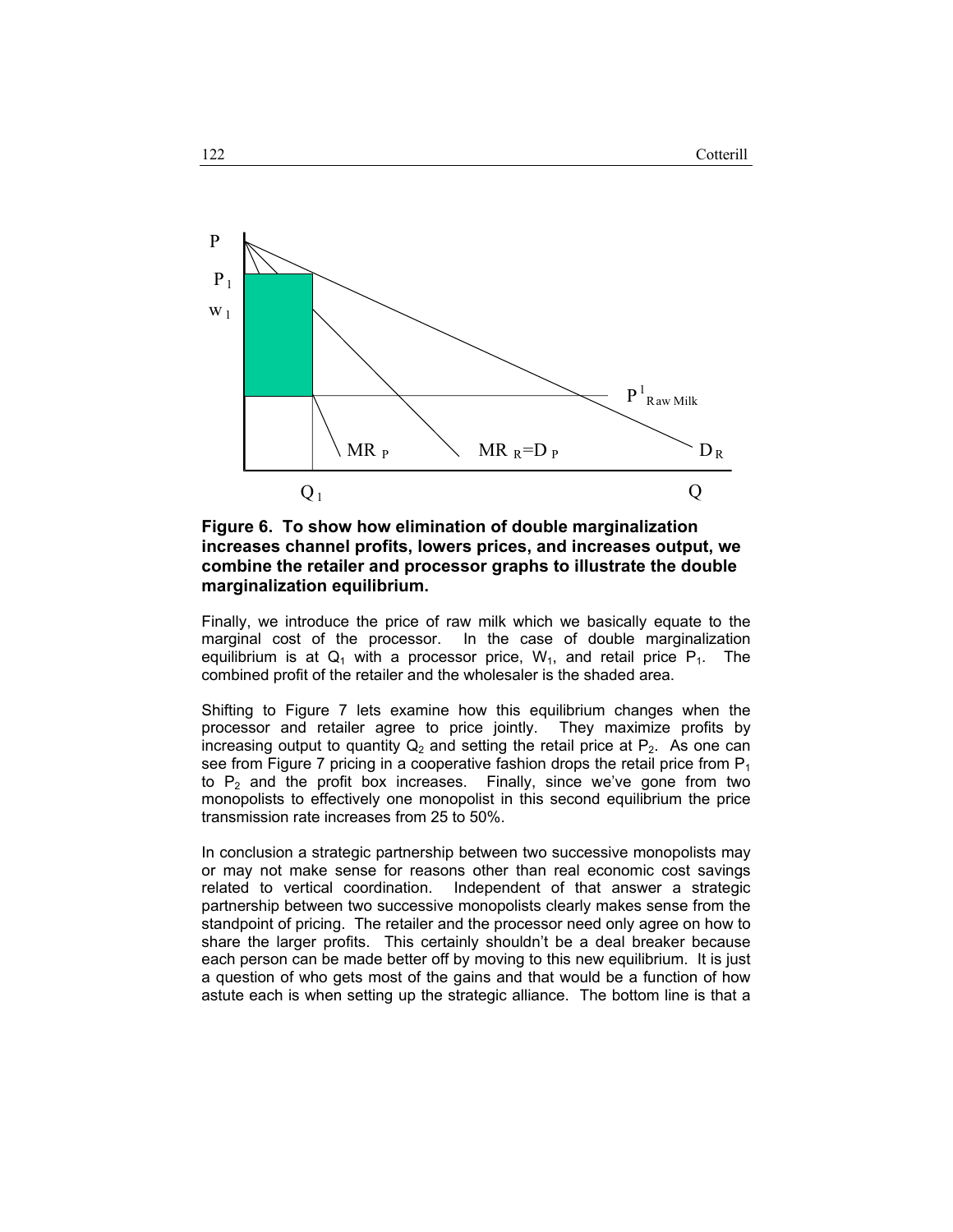strategic alliance benefits consumers and farmers as well as the alliance partners themselves when one has a successive monopoly. $3$ 



**Figure 7. Now if the processor and retailer agree to price jointly,**  they set  $P_2$  and sell  $Q_2$ . **In fact:**  $P_2 < P_1$   $Q_2 > Q_1 \pi_2 > \pi_1$ **They must bargain to split the profit by setting a transfer price w1 Price transmission goes up from 25% to 50%** 

Well let's shift gears now and use this successive monopoly model in a slightly different fashion. Critics of Canadian milk market system have in fact alleged that the government programs at the farm level are a cartel or effectively a monopoly. Lets accept this as a given, but lets now assume that we also have a monopoly market channel between this public monopoly in the raw milk market and the consumer. Here again we have a successive monopoly problem in the market channel. If the government agency and the channel monopolist price independently of each other, one in fact tends to obtain the double monopoly market equilibrium with high prices and low quantity. This suggests the following insight for the management of milk marketing policy. Farmers and others who support the government program could engage in a dialogue with the channel monopolist and negotiate a new lower retail price of fluid milk in a fashion that increases the profits of the channel firms and the farmers.

-

 $3$  Also see last footnote for a market power reason to form vertical alliances that benefit channel firms but not farmers and consumers.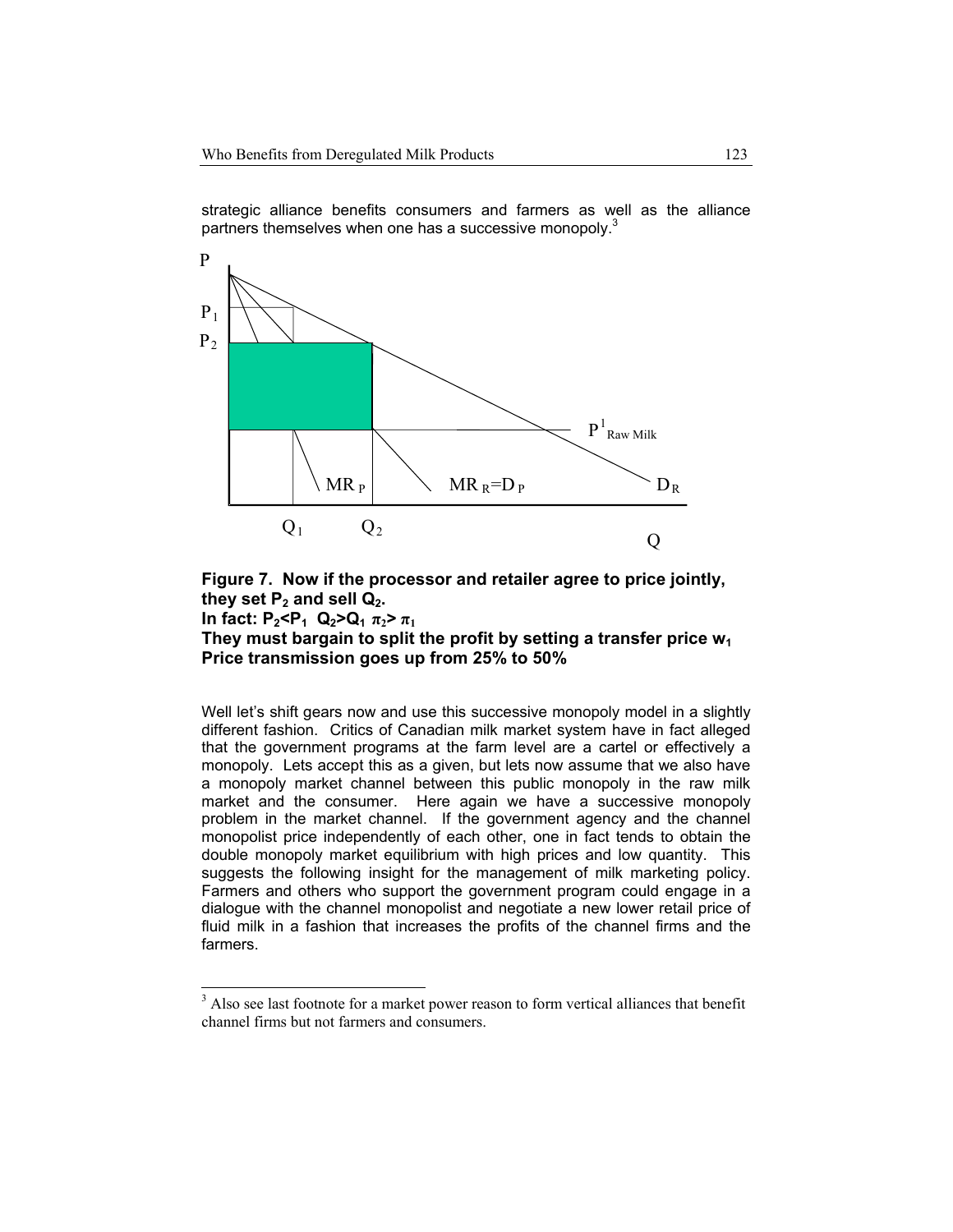# **Conclusions**

In this paper I am not arguing that the Canadian or the U.S. milk industry is rife with monopoly. That is a paper for another day. What I have done is show you that the structure of the market channel matters for the analysis of dairy policy programs. Clearly not all of the structures that I've reviewed today can be relevant for the current dairy industry in Canada or the U.S. I strongly suspect that the monopoly models are much more relevant than many of the participants in the policy process have acknowledged to date. There is a need for more research by agricultural economists on the degree of imperfect competition in milk market channels. As this research is done and we clarify the degree of market power and its location in the milk marketing channel we will have a much clearer perspective on various policy options and the strength of the incentives that processors and retailers have to promote milk market reform in Canada and the U.S.

This research was supported by USDA CSRS Research Grant No. 00-34178- 9036, the Storrs Agricultural Experiment Station, and the University of Connecticut. The author is Director of the Food Marketing Policy Center in the Department of Agricultural and Resource Economics at the University of Connecticut, Storrs, CT.

### **References**

- Bailey, Kenneth W. 2001. Impact of the Northeast Interstate Dairy Compact on Consumer Prices for Fluid Milk. Staff Paper No. 341. Penn State University. June 1.
- Bailey, Kenneth. 2000. Report on the Operation and Performance of the Northeast Interstate Dairy Compact. Pennsylvania State University. July. Unpublished manuscript.
- Cotterill, Ronald W. 2002. The Impact of the Northeast Dairy Compact on New England Consumers: A Report from the Milk Policy Wars. Food Marketing Policy Center, University of Connecticut.
- Cotterill, Ronald W. 2001. Testimony on the Impact of the Northeast Dairy Compact and Market Channel Pricing Strategies on the Performance of the New England Dairy Industry. Food Marketing Policy Issue Paper No. 24. University of Connecticut, July.